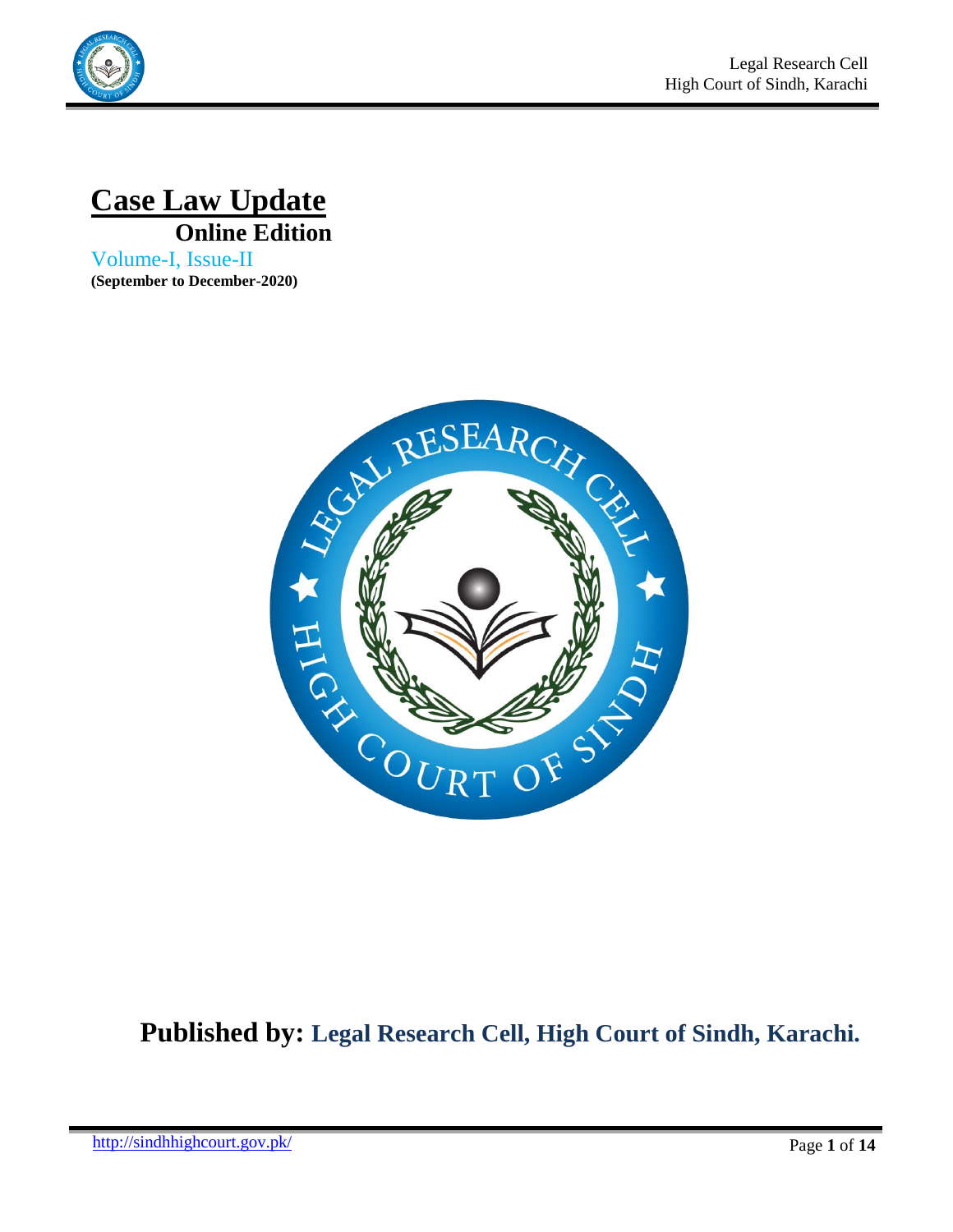

# **Table of Contents**

#### **High Court of Sindh**

**1. [Pakistan State Oil Company Limited v M/s. Jawed Pervaiz Enterprises.....................................4](#page-3-0)**

*[Whether the SOPs earlier not the part of contract could not be considered as the rules and](#page-3-1)  [regulations, hence penalty could not be imposed based on SOPs?](#page-3-1)*

**2. [Commissioner of Inland Revenue, Zone-1, LTU, Karachi v M/s. Industrial Development](#page-4-0)  Bank of Pakistan [................................................................................................................................5](#page-4-0)**

*[Whether the Assistant Collector had the lawful authority to adjudicate the cases relating to](#page-4-1)  [non/short payment of Central Excise Duty on services under Rule 10 of the Central Excise Rules](#page-4-1)  [1944 if the value of suit property exceeds its pecuniary jurisdiction provided in law?](#page-4-1)*

**3. [Najmul Hassan & others v Mst. Romana Qamar & others...........................................................5](#page-4-2)**

*[The principles settled for calling into question the](#page-4-3) legitimacy of persons seeking canceling the [documents.](#page-4-3)*

**4. Dewan Motors & others v Federation of Pakistan & [others..........................................................6](#page-5-0)**

*["Once a law declared illegal, or ultra vires to the constitution by the constitutional court can never](#page-5-1)  [be cured or legalized even by parliament or cabinet through subsequent legislation?."](#page-5-1)*

**5. Imkaan Welfare [Organization](#page-7-0) v Province of Sindh and Others Sindh High Court, Karachi....8** *["Disposal of the cases through diversion". Implementation of Section 9 and 10 of the Juvenile](#page-7-1)* 

*[Justice System Act, 2018.](#page-7-1)*

**6. M/S Daily peoples life v Government of Pakistan & [others...........................................................8](#page-7-2)**

*["Cancellation of Declaration of Newspaper". The declaration of newspaper can only be canceled if](#page-7-3)  [it is published in contravention of provision of Press, Newspapers, News Agencies and Books](#page-7-3)  [Registration Ordinance, 2002 by following the due process and fair enquiry/trial principles.](#page-7-3)*

**7. [Sarvech Shaikh \(Petitioner\) v NAB and Others..............................................................................9](#page-8-0)**

*[Order passed by the President of Pakistan in statuary appeals without applying due process of law](#page-8-1)  [has no legal value.](#page-8-1)*

**8. [Khizar Hayat v Province of Sindh and 02 others............................................................................9](#page-8-2)**

*[Order of suspension cannot be challenged under writ jurisdiction. Order of suspension is not a](#page-8-3)  [punishment but a temporary measure which is taken to reduce the chances of tempering in enquiry.](#page-8-3)*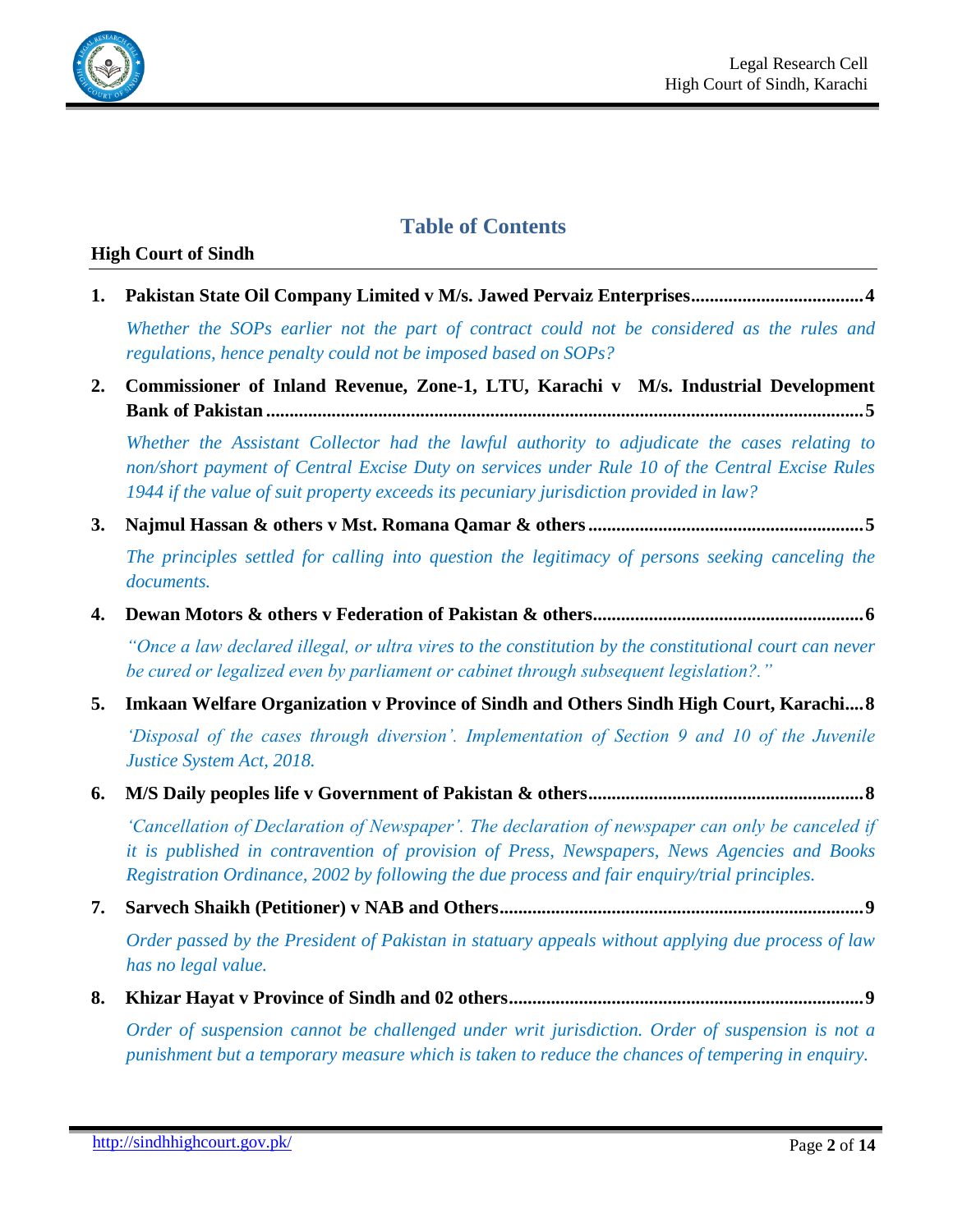

**9. [Zubair Ahmed v The State..............................................................................................................10](#page-9-0)**

*[Whether adopting the same evidence of previous trial \(Examination-in Chief and Cross](#page-9-1)[examination\)in a fresh trial in which the charge was amended, is against the mandate of sections](#page-9-1)  [231 and 353 Cr. P.C and Article 10-A of the Constitution of Pakistan 1973 and is incurable under](#page-9-1)  [section 537 Cr. P.C?](#page-9-1)*

- **10. [Mst. Farzana Aamir Butt & Another v Mst. Rukhsana Tabbassum & Other](#page-9-2) ........................10** *[Mental Health and responsibility of government.](#page-9-3)*
- **11. Mrs. Nasira Khalique v Mrs Rabia Sharif [....................................................................................11](#page-10-0)**

*"Nikahnama" shall [not operate as a "registered document" such statement is not fulfilling three](#page-10-1)  [ingredients of gift i.e. declaration, acceptance and possession. The Authority was not competent to](#page-10-1)  [transfer the title merely with reference to such statement attached with nikahnama.](#page-10-1)*

- **12. [Lucky Cement Limited v Federation of Pakistan & Others........................................................11](#page-10-2)** *[Doctrine of election.](#page-11-0)*
- **13. Asad Ali v The [State.........................................................................................................................12](#page-11-1)**

*[Despite of negative DNA report, sole statement of victim lady is sufficient to disentitle the accused](#page-11-2)  [from the concession of bail.](#page-11-2)*

**14. M/s. EFU General [Insurance](#page-11-3) Ltd v M/s. Emirates Airline / Emirates Sky Cargo & others ....12**

*[Attack on the Jinnah International Airport Karachi falls within the meaning of Non international](#page-11-4)  [armed conflict.](#page-11-4)*

**15. [Kashif Feroz versus Federation of Pakistan & another](#page-12-0) ..............................................................13**

*["In the absence of suspension order by the supervening jurisdiction, delay in implementation of the](#page-12-1)  [order by subordinate fora by the Federal Board of Revenue and Custom department, will expose](#page-12-1)  [them to appropriate proceedings"](#page-12-1)*

# **[LIST OF ARTICLES..............................................................................................................................14](#page-13-0)**

- **1. [Current Legal Problems.](#page-13-1)**
- **2. [Law, Probability and Risk.](#page-13-2)**
- **3. [International Journal of Constitutional Law.](#page-13-3)**
- **4. [Gas Theft Control and Recovery Act 2016 A Flawed and Ambiguous Law.](#page-13-4)**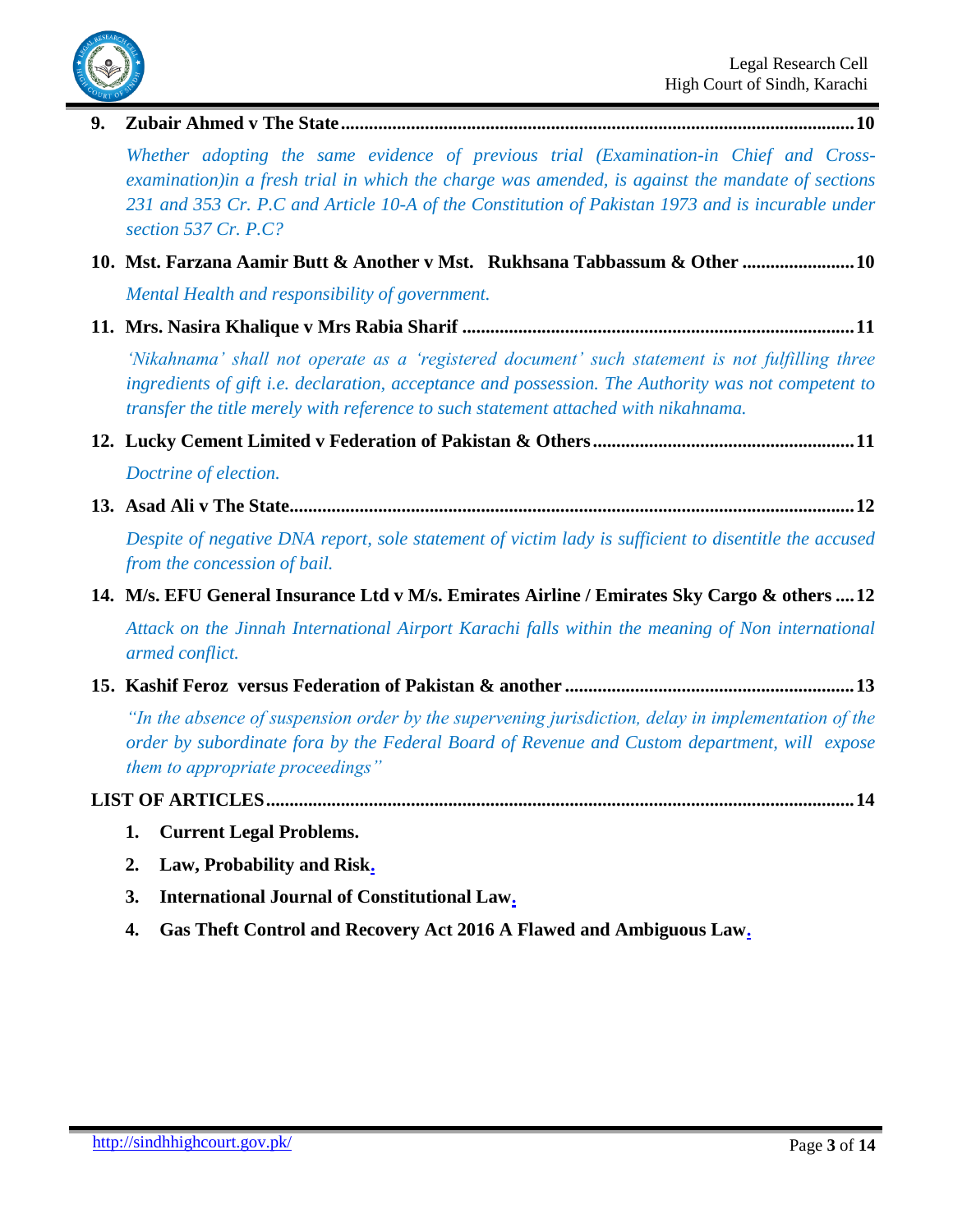



# <span id="page-3-0"></span>**1. Pakistan State Oil Company Limited v M/s. Jawed Pervaiz Enterprises**

http://43.245.130.98:8056/caselaw/view -file/MTQ2NjYwY2Ztcy1kYzgz

# Present: Irfan Sadaat Khan and Muhammad Faisal Kamal Alam, JJ

<span id="page-3-1"></span>*Whether the SOPs earlier not the part of contract could not be considered as the rules and regulations, hence penalty could not be imposed based on SOPs?*

### **Honourable Court held that:-**

"Before proceeding any further, we would like to discuss what SOPs are. As the name indicates SOPs are Standard Operating Procedures adopted by the companies to set routine procedures that prescribe accepted principles or practices for completing any activity or functions helpful for the better running of the company internally and externally both. Certain standard procedures are being adopted by the companies for their internal and external better functioning. The SOPs are routine procedures developed by certain companies either in written or in verbal form or are their customary procedures and, in our view, carries the same force as that of directives and instructions and violation thereof could result in the imposition of fine and penalty or other administrative measures, as the case may be. SOPs though are internal arrangements of a company but these SOPs could be applied to the contractors, clients /customers of the company, who to a certain extent are obliged to abide by these SOPs of the

companies, however, subject to the condition that these SOPs should not be violative of the fundamental principles of law. Nowadays almost in every company SOPs are being adopted and are considered to be an integral part for an effective /quality system to be adopted and followed and to facilitate consistency in the smooth running of a company which may include instructions /directions /worksheets /derivatives and other methods for adoption and application of these SOPs. However, it is clarified that the above list is inclusive and not exhaustive. The SOPs describe either regular or routine working procedures conducted and followed within an organization and the procedures to be adopted while dealing with persons, institutions, etc. to avoid any future eventuality if any. Some SOPs are designed in such a way to maintain quality control and quality assurance of a company and some SOPs are designed in such a way to ensure compliance with the government regulations etc. The SOPs would fail if not followed. Usually, the SOPs are designed in a concise step by step format but this is not a decisive factor to be considered while drafting the SOPs of a company. Having said that we are of the view that SOPs could partake in the shape of rules and regulations of a company but, as stated above, the SOPs should cater to the fundamental norms of the law and could be whittled down, in case these are against the basic principles of the law. Hence we do not agree with the findings of the learned Single Judge that while imposing the penalty no reference could be made to the SOPs as, in our view, the Clause (3) of the agreement, reproduced hereinabove, caters within it the SOPs issued by the company, being directions and instructions and could have a binding effect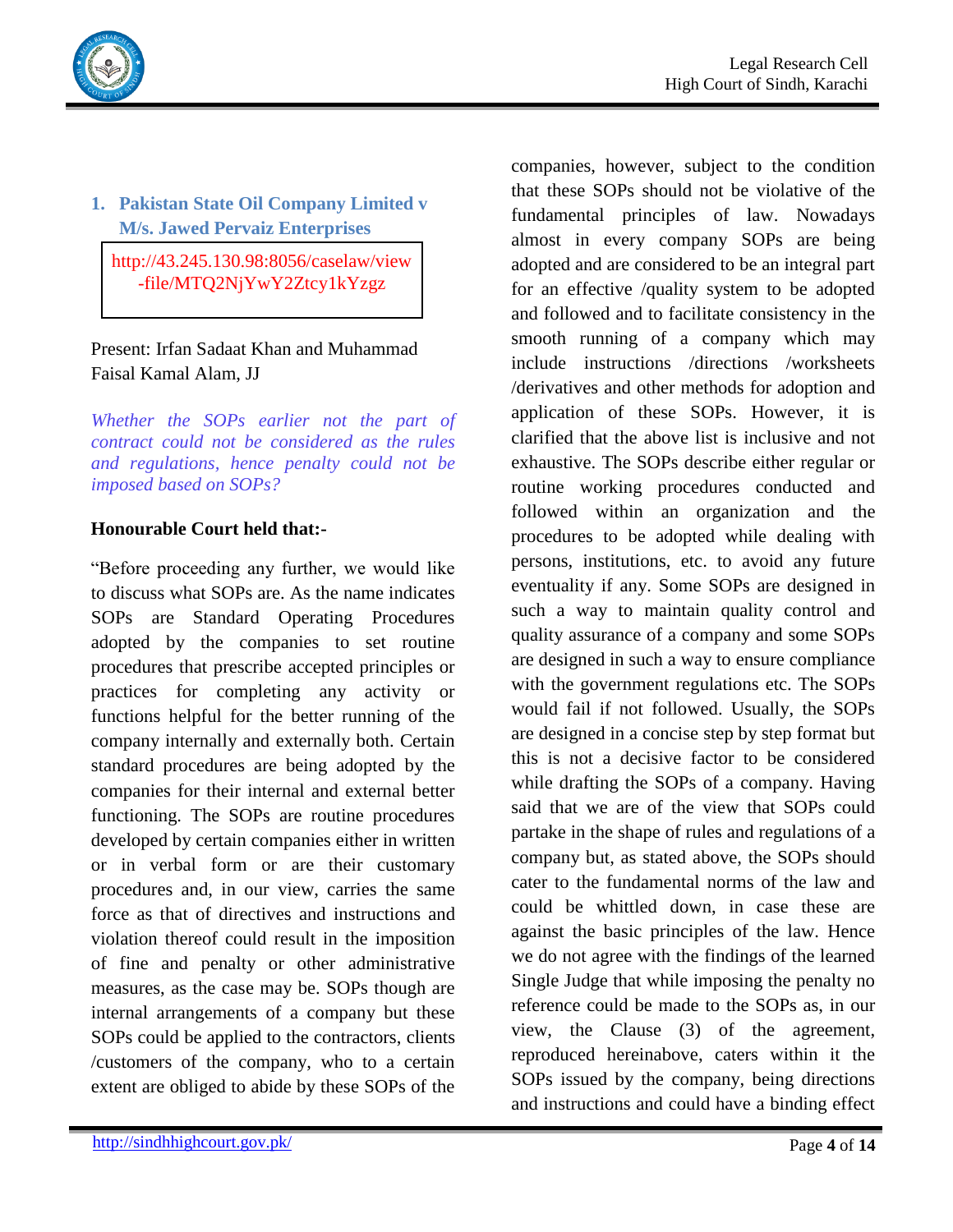

upon the company as well as upon its contractors, clients /customers.

<span id="page-4-0"></span>**2. Commissioner of Inland Revenue, Zone-1, LTU, Karachi v M/s. Industrial Development Bank of Pakistan**

http://43.245.130.98:8056/caselaw/viewfile/MTQ3NDAwY2Ztcy1kYzgz

Present: Irfan Saadat Khan and Yousuf Ali Sayeed, JJ

<span id="page-4-1"></span>*Whether the Assistant Collector had the lawful authority to adjudicate the cases relating to non/short payment of Central Excise Duty on services under Rule 10 of the Central Excise Rules 1944 if the value of suit property exceeds its pecuniary jurisdiction provided in law?*

### **Honourable Court held that:-**

A Show-Cause Notice dated 29.09.1998, bearing C. No. 16(329)CONT/98/1767 (the "SCN") was issued to the Respondent by the Assistant Collector, Central Excise. The proceedings that then commenced based on the SCN before the Assistant Collector, Central Excise, culminated in Order-in-Original No.444 of 1998 (the "OIO''). However, on appeal to the Tribunal, the OIO was set aside on the ground that the SCN had been barred under Rule 10(1) of the Federal Excise Rules, 1944, and as the Assistant Collector lacked the competence to assess the matter, as the same was beyond his pecuniary jurisdiction under Section 33 of the 1944 Act.– the Assistant Collector, who had issued the SCN and made the OIO, it merits consideration that under the 1944 Act, in terms of Section 33, a framework had been laid down structuring the power of adjudication at first

instance on a pecuniary basis. The Tribunal had found the OIO to have been passed without jurisdiction, as on the relevant date the power of adjudication conferred upon the Assistant Collector was only to the extent of cases involving the confiscation of goods or imposition of a penalty which did not exceed Rs.2,50,000/-, excluding the value of conveyance and the value of non-dutiable goods and imposition of penalty under the rules, whereas in the present case a much larger sum was involved, thus bringing the matter within the jurisdiction of the Collector or Additional Collector. As per section 179 of the Customs Act, Assistant Collector has a security limit not exceeding three hundred] thousand rupees. Therefore the question is answered in the negative.

# <span id="page-4-2"></span>**3. Najmul Hassan & others v Mst. Romana Qamar & others**

http://43.245.130.98:8056/caselaw/viewfile/MTQ3OTMzY2Ztcy1kYzgz

Present: Irfan Saadat Khan and Yousuf Ali Sayeed, JJ

<span id="page-4-3"></span>*The principles settled for calling into question the legitimacy of persons seeking canceling the documents.*

### **Honourable Court held that:-**

(a) That the status of a person in terms of his being of legitimate or illegitimate birth is established in view of the proof of birth but in a case where such proof is not forthcoming, then on the rule of acknowledgment by an acknowledger, in respect of the status of a person, a conclusive presumption can be drawn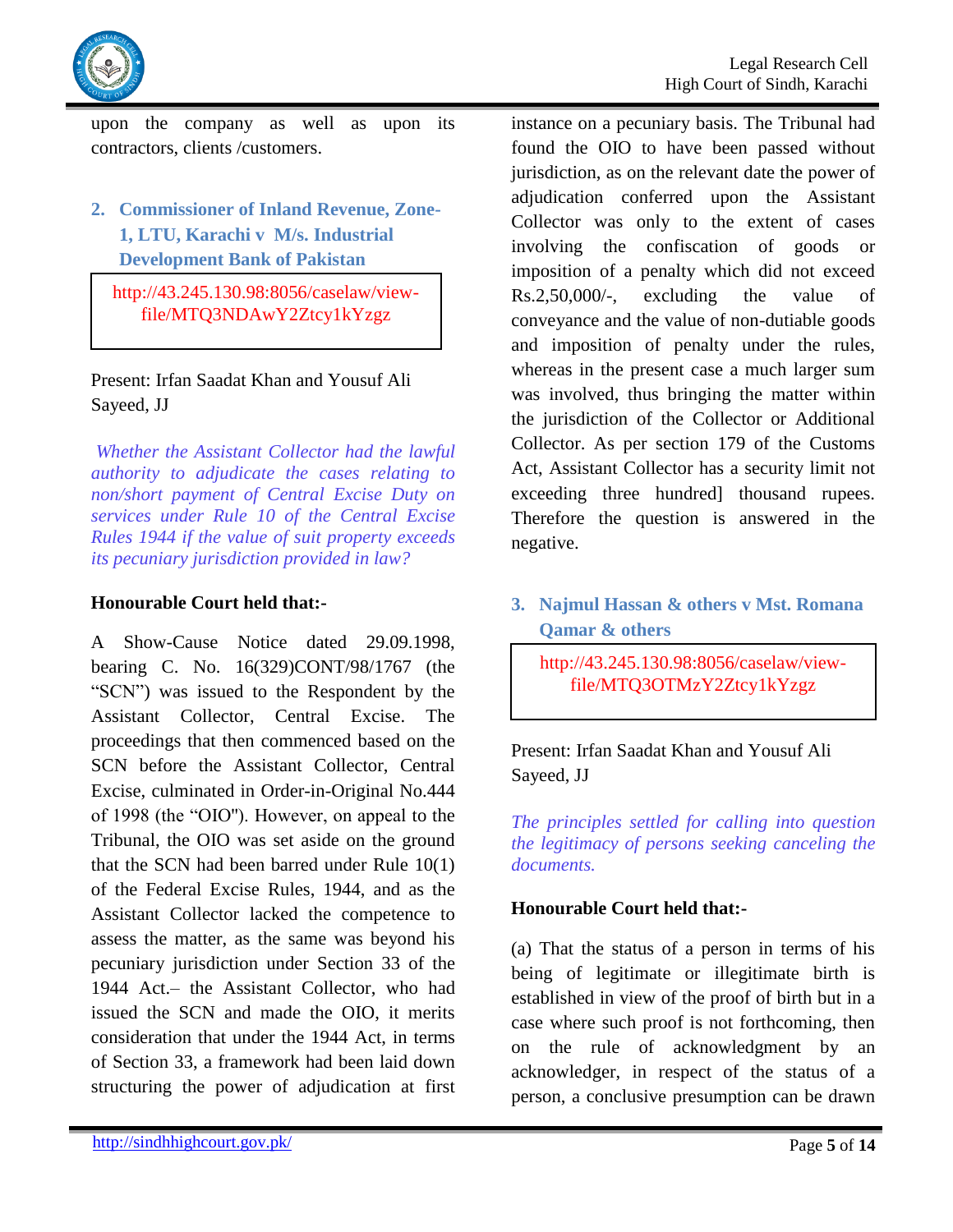

that he/she is his/her legitimate child and once such status is confirmed, it cannot be destroyed by any subsequent act of the acknowledger, or of anyone claiming through him;

(b) If a man acknowledges another to be his child and there be nothing, which obviously renders it impossible that such relationships should exist between them, parentage will be established;

(c) As per Mahomedan Law, the acknowledgment and recognition of children by a father as his sons gives them the status of sons, capable of inheriting as legitimate sons. Such acknowledgment may be in the express or implied, and in the latter case, the inference to be drawn from the acts of father would depend upon the circumstances of each particular case;

(d) Continual unequivocal representation by a person portraying himself or herself as the parent of a child, identifying and holding out the child to be his or her own, would then estop that person or anyone else claiming as his or her representative from denying paternity;

(e) Only the putative father may challenge the paternity of a child, and that too, within the time prescribed in Article 128 of the QSO, failing which the suit would be barred;

(f) Article 128 of the QSO does not permit any other person to challenge paternity and cannot be circumvented by basing a case on the claim that a child had been adopted and seeking a declaration to that effect.

(g) To challenge another"s adoption or legitimacy of birth does not assert a plaintiff"s own legal character, and under Section 42 of the Specific Relief Act, a declaration cannot be sought in that regard or as to the person's incapacity to inherit, and a suit seeking the cancellation of official documents reflecting another person's parentage is also not maintainable;

Indeed, if the position were otherwise, the floodgates would be thrown open to an endless stream of litigation on the part of persons seeking to disentitle others on a mere allegation as to their adoptive status, whether they be heirs seeking to thereby enhance their share(s) or strangers to an estate seeking to succeed by ousting those otherwise legitimately entitled.

<span id="page-5-0"></span>**4. Dewan Motors & others v Federation of Pakistan & others**

[http://43.245.130.98:8056/caselaw/view](http://43.245.130.98:8056/caselaw/view-)file/MTQ1NjI0Y2Ztcy1kYzgz

Present: Aqeel Ahmed Abbasi And Abdul Maalik Gaddi, JJ

<span id="page-5-1"></span>*"Once a law declared illegal, or ultra vires to the constitution by the constitutional court can never be cured or legalized even by parliament or cabinet through subsequent legislation?."*

# **Honourable Court held as under:-**

"We are in agreement with the submissions of the learned counsel for the petitioners that Article 98 of the Constitution does not confer unfettered powers upon the Parliament to delegate the taxing powers to any person or authority, other than the Federal Government, however, only to the extent of permissible delegated legislation. Since, Imposition of Regulatory Duty is a species of delegated legislation, therefore, it can only be a function of the Federal Government i.e. Federal Cabinet comprising of Prime Minister and other Federal Ministers. Having realized the Constitutional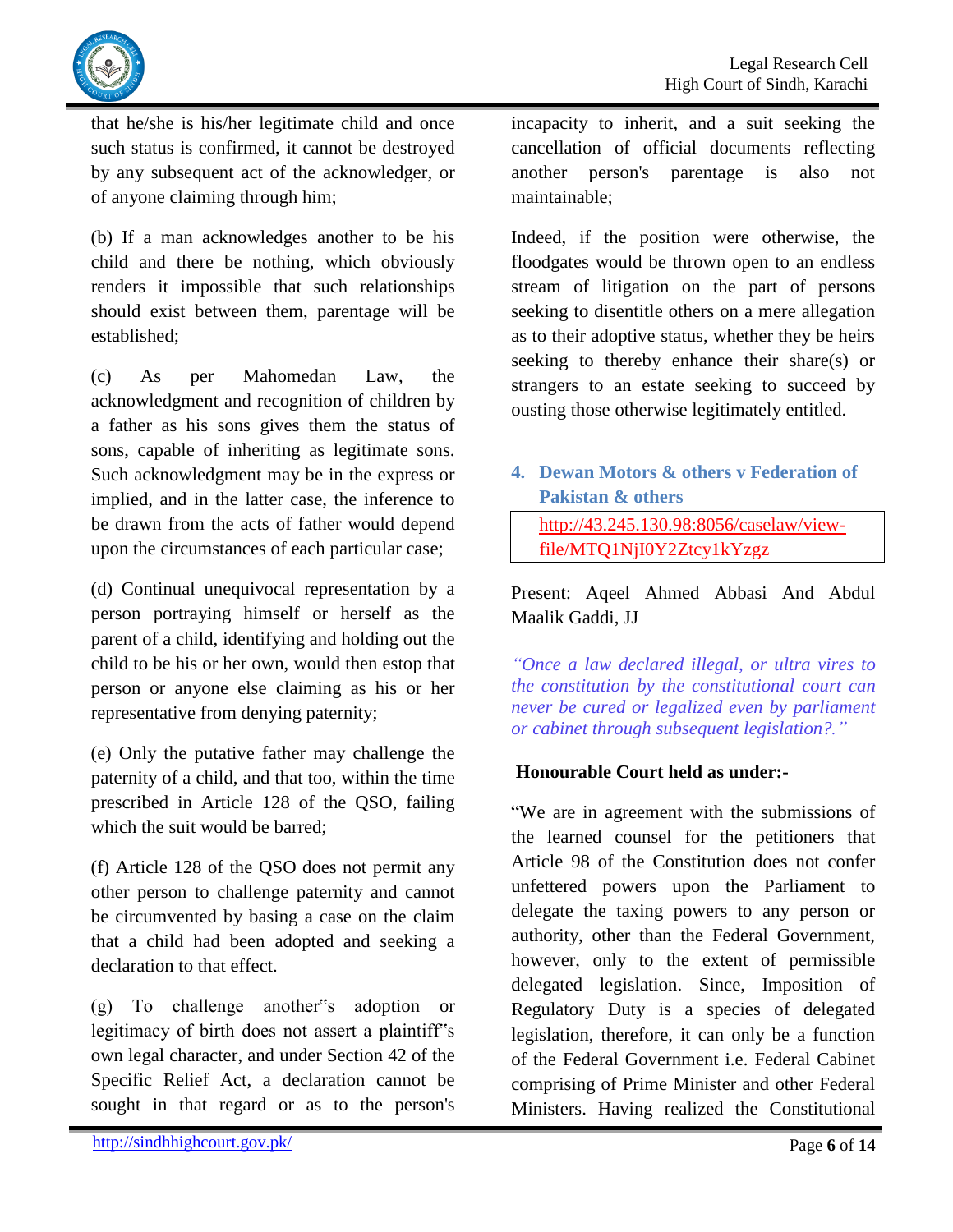

and legal position relating to the scope and extent of delegation of authority by the Parliament to the Federal Government, and issuance of any Notification and SRO relating to imposition of taxes etc. as emerged in the light of judgment of the Hon"ble Supreme Court in the case of Mustafa Impex as well as the judgment of the Divisional Bench of this Court in the case of Premier Systems (Pvt) Ltd., in sub-section (3) of Section 18 of the Customs Act, 1969, the expression ―Federal Government‖ has been substituted for "Board, with the approval of Federal Minister-in-Charge. However, while doing so, it has been observed that no retrospective effect has been given to such amendment in sub-section (3) of Section 18 of the Customs Act, 1969 either expressly or through any intendment. On the contrary, through impugned amendment, while inserting sub-section (2) in Section 221-A of the Customs Act, 1969, an attempt has been made to revive imposition of Regulatory Duty through amendment in sub-section (3) of Section 18 and issuance of SRO 1035(I)/2017 dated 16.10.2017 through Finance Act, 2017, which has already been declared to be unconstitutional, illegal and of no legal effect by Divisional Bench of this Court in the case of Premier Systems (Pvt.) Ltd. Moreover, in view of withdrawal of Civil Appeal by the FBR before the Hon"ble Supreme Court, the legal positions as emerged in view of the judgment in the case of Premier Systems (Pvt) Ltd. has attained finality, particularly, in respect of amendment made through Finance Act, 2017 in sub-section (3) of Section 18 of the Customs Act, 1969, and issuance of SRO 1035(I)/2017 dated 16.10.2017, therefore, any subsequent legislation in this regard without removing the legal and Constitutional defect, would be equally illegal and unConstitutional. It

is pertinent to note that the Divisional Bench of this Court in the case of Premier Systems (Pvt) Ltd. while placing reliance on the judgment of the Hon"ble Supreme Court in the case of Mustafa Impex, wherein, it was held that Rule 16(2) of the Rules of Business, 1973, is ultravires to the Constitution for the reasons it enabled the Prime Minister to by-pass the Cabinet, has been pleased to hold that such defect, being a constitutional defect in terms of Articles 90, 91 and 98 of the Constitution, therefore, cannot be cured through subsequent legislation, particularly, in past and closed transaction unless, there is amendment in Constitution . It has been further held that Rules of Business 1973, are mandatory in nature and binding on the Federal Government, therefore, failure to follow them would lead to an order lacking any legal validity. Any other interpretation of the legal position or inference drawn from above facts, would be contrary to the judicial pronouncements by the Hon"ble Supreme Court in the case of Mustafa Impex and judgment of the Divisional Bench of this Court in the case of Premier Systems (Pvt) Ltd.

------, we are of the opinion that legislature has erred in law, while attempting to revive an illegal and unconstitutional amendment made under Section 18(3) of the Customs Act, 1969, through Finance Act, 2017 and also issuance of SRO 1035(I)/2017 dated 16.10.2017, whereby, the authority of delegated legislation was given from Federal Government (Federal Cabinet) to the Federal Minister-In-Charge.."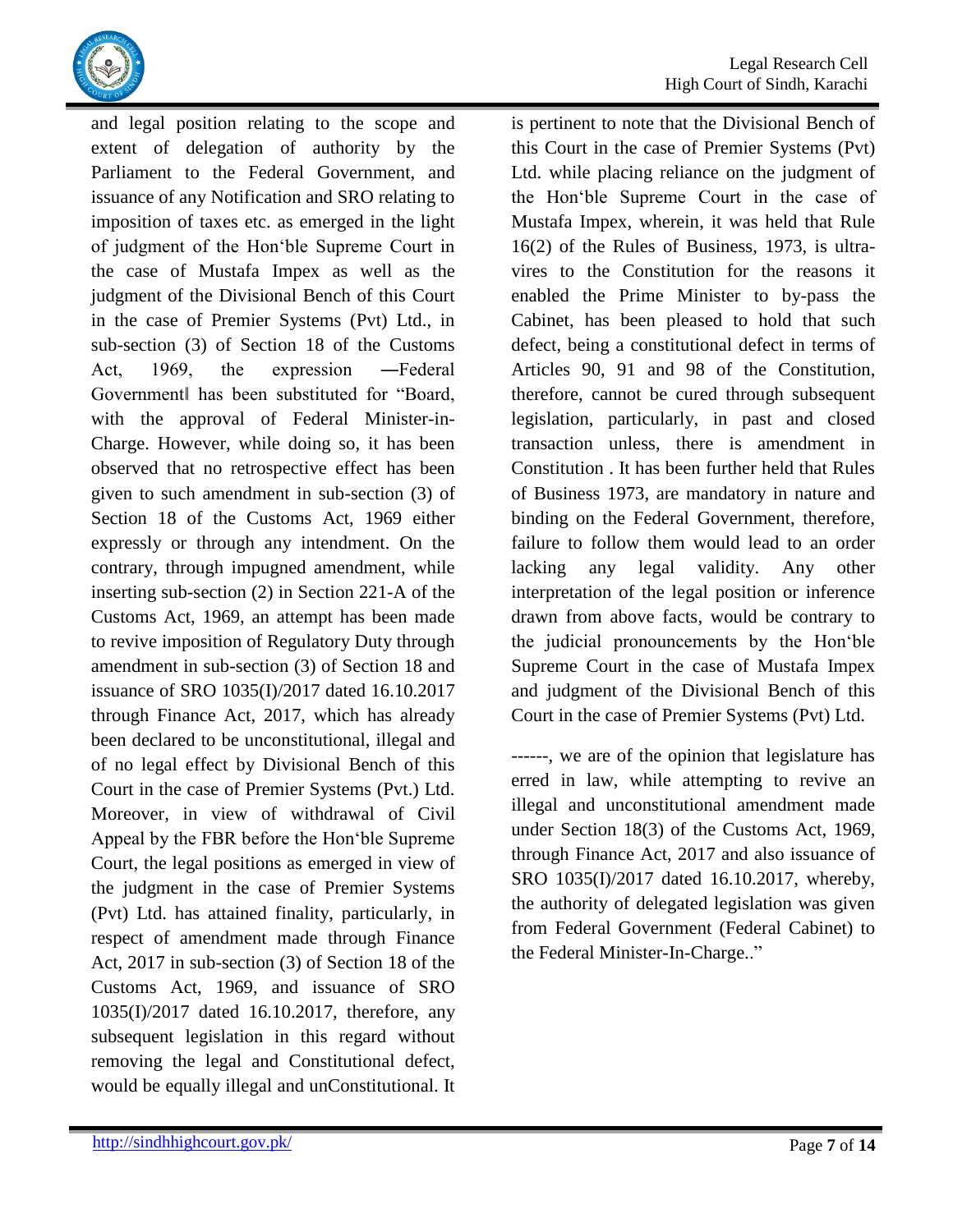

# <span id="page-7-0"></span>**5. Imkaan Welfare Organization v Province of Sindh and Others Sindh High Court, Karachi**

### **http://43.245.130.98:8056/caselaw/viewfile/MTQ3OTY5Y2Ztcy1kYzgz**

Present: Muhammad Ali Mazhar and Arshad Hussain Khan, JJ

<span id="page-7-1"></span>*"Disposal of the cases through diversion". Implementation of Section 9 and 10 of the Juvenile Justice System Act, 2018.*

### **The Honorable Court directed that;**

"There is no cavil to the proposition that once the Law has been promulgated this should be implemented in its letter and spirit and now the Sindh Government has also established the Juvenile Justice Committee for each district separately except three districts, therefore, it is the responsibility of every learned District & Sessions Judge in his district to ensure the due compliance of the law and make some mechanism for their district so that the Juvenile Justice Committee meetings should be held regularly for the purpose of disposal of the cases through diversion as provided under the law

All learned District & Sessions Judges to ensure the due compliance of the law and ensure that the Juvenile Justice Committee constituted by the Government of Sindh with their concurrence shall perform their duties diligently and the committee members will also submit the compliance report on regularly basis to their learned District & Sessions Judges".

<span id="page-7-2"></span>**6. M/S Daily peoples life v Government of Pakistan & others**

# **[http://43.245.130.98:8056/caselaw/view](http://43.245.130.98:8056/caselaw/view-file/MTQ3OTczY2Ztcy1kYzgz)[file/MTQ3OTczY2Ztcy1kYzgz](http://43.245.130.98:8056/caselaw/view-file/MTQ3OTczY2Ztcy1kYzgz)**

Present: Muhammad Ali Mazhar and Arshad Hussain Khan, JJ

<span id="page-7-3"></span>*"Cancellation of Declaration of Newspaper". The declaration of newspaper can only be canceled if it is published in contravention of provision of Press, Newspapers, News Agencies and Books Registration Ordinance, 2002 by following the due process and fair enquiry/trial principles.*

### **The Honourable Court observed as under;**

"--the declaration of newspaper can only be cancelled if it is being published in contravention of the provision of the above Ordinance or rules made thereunder or the newspaper bears a title which is the same as, or similar to, that of any other newspaper published or the printer and publisher has ceased to be the printer or publisher of the newspaper and or the declaration was made on knowingly false representation or on the concealment of any material fact or in respect of a periodical work which is not a newspaper. In order to provide right of fair trial and due process, it is clearly provided that no action shall be taken without providing an opportunity of showing cause against the action proposed to be taken, hold an enquiry into the matter and if, after considering the cause, if any, shown by such parties and after giving them reasonable opportunity of being heard, he is satisfied then further action of cancellation may be taken.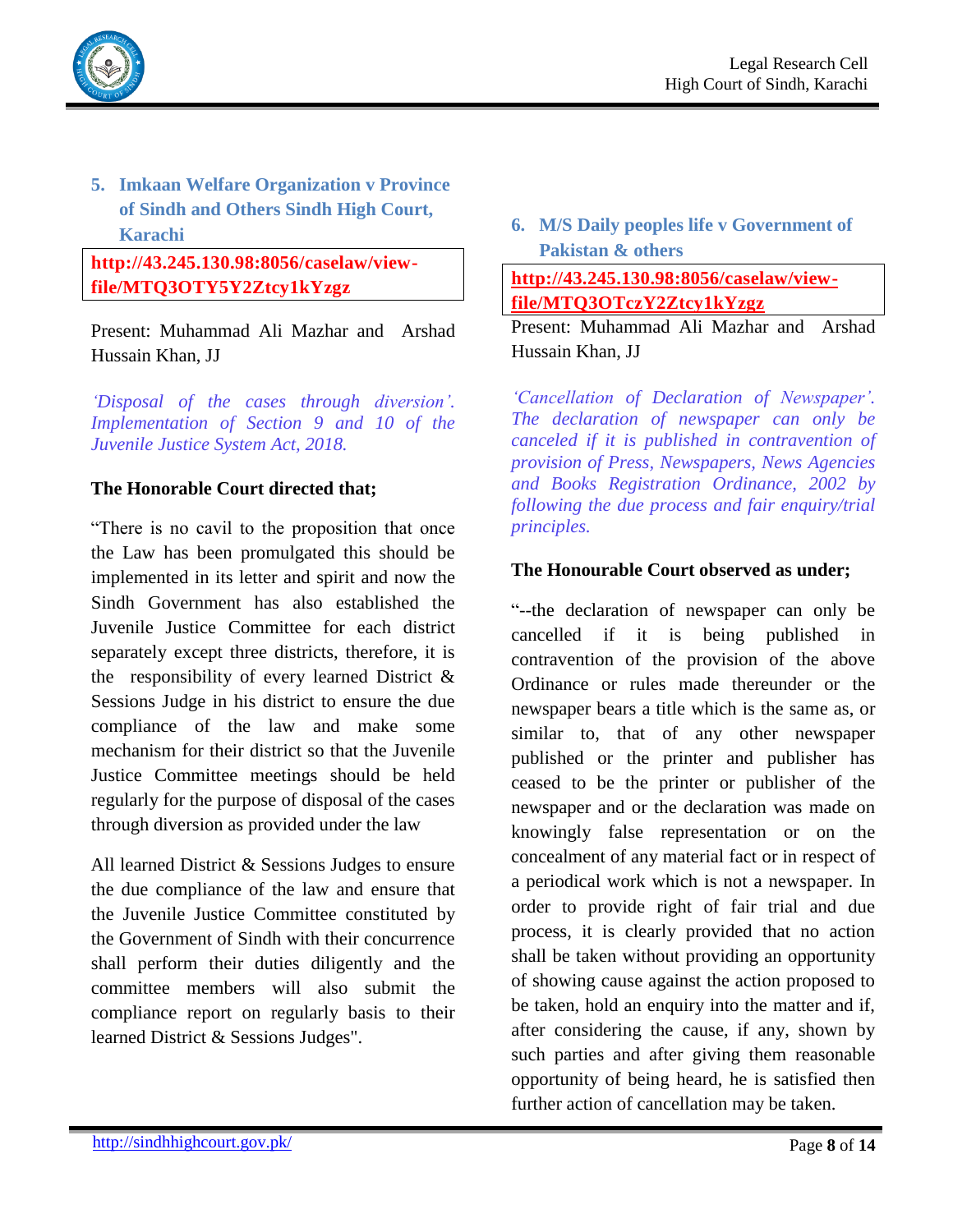

The proposed action or threat of suspension of newspaper declaration is alien and extraterrestrial to the aforementioned provision of law."

# <span id="page-8-0"></span>**7. Sarvech Shaikh (Petitioner) v NAB and Others**

 http://43.245.130.98:8056/caselaw/viewfile/MTQ4MDY1Y2Ztcy1kYzgz

Present: Nadeem Akhtar and Adnan-ul-Karim Memon, JJ

<span id="page-8-1"></span>*Order passed by the President of Pakistan in statuary appeals without applying due process of law has no legal value.*

### **The Honorable Court directed that;**

"The appeals filed by the petitioners before the President of Pakistan against their removal from service by NAB were rejected, however, this fact was conveyed to them by the respondents / NAB vide separate letters dated 11.12.2019 without supplying to them copies of the orders passed on their appeals. Even the dates of such orders were not disclosed in the above letters. It is stated on behalf of the petitioners that they were not provided any opportunity of hearing in their appeals and till date they have not been informed by the Secretariat of the President / appellate authority about the fate of their appeals, nor have copies of the orders of the purported rejection thereof been supplied to them. In our opinion, the petitioners were entitled to know the reasons that prevailed with the appellate authority for rejecting the grounds urged by them in their appeals. It is well-settled that every court / tribunal / authority is dutybound to record reasons of its findings in its order / judgment, failing which the order / judgment is considered to be void. We are also of the view that while deciding statutory appeals, the President of Pakistan or the Governor of a Province, as the appellate authority under the statute concerned, are not immune of this important and fundamental legal requirement. Therefore, the order of rejection of the petitioners' appeals purportedly passed by the President of Pakistan / appellate authority is also not sustainable in law."

### <span id="page-8-2"></span>**8. Khizar Hayat v Province of Sindh and 02 others**

http://43.245.130.98:8056/caselaw/viewfile/MTQ3ODY4Y2Ztcy1kYzgz

Present: Nadeem Akhtar and Adnan-ul-Karim Memon, JJ

<span id="page-8-3"></span>*Order of suspension cannot be challenged under writ jurisdiction. Order of suspension is not a punishment but a temporary measure which is taken to reduce the chances of tempering in enquiry.*

# **The Honorable Court directed that;**

"Suspension is not defined in law as a punishment, but is an intervening arrangement, which is temporary and resorted to prevent the delinquent official from influencing the outcome of subsequent inquiry on any of the charges against him. In view of such position, in our view, the Petitioner cannot file a petition against his suspension from service, which is simply a temporary measure and has been taken to reduce the chances of tempering in the course of an inquiry by them. Against the adverse result of the inquiry, if any, the petitioner will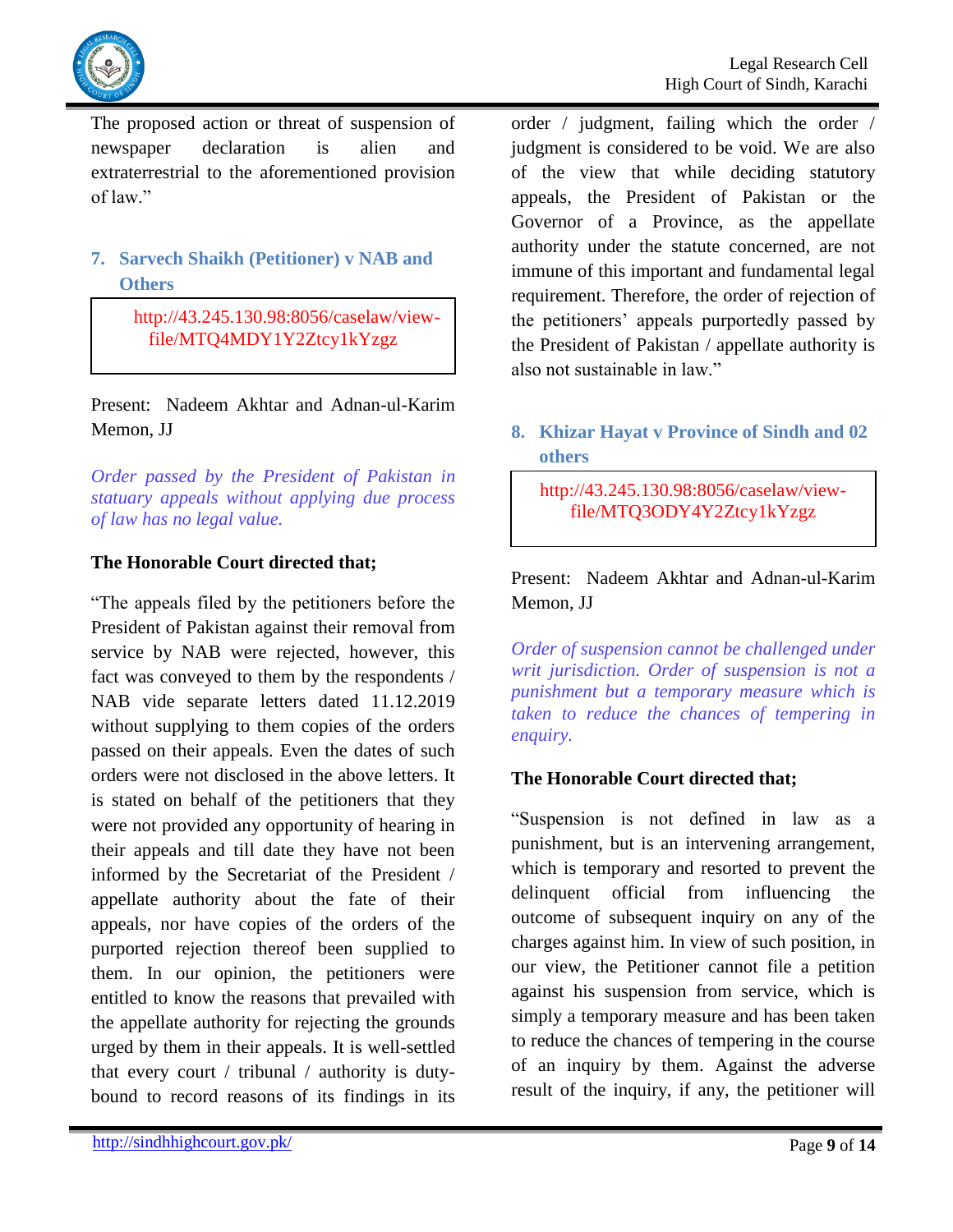

have the remedy of appeal and in presence of such adequate remedy; this Court at this juncture will not step in to declare the suspension of the petitioner illegal or void. Moreover, if any adverse order is passed against him pursuant to the impugned show cause notice and suspension, the petitioner will be at liberty to challenge the same before the competent forum and to urge the grounds before such forum that have been urged before us"

### <span id="page-9-0"></span>**9. Zubair Ahmed v The State**

http://43.245.130.98:8056/caselaw/viewfile/MTQ3NjY3Y2Ztcy1kYzgz

Present: Muhammad Shafi Siddiqui and Irshad Ali Shah, JJ

<span id="page-9-1"></span>*Whether adopting the same evidence of previous trial (Examination-in Chief and Crossexamination)in a fresh trial in which the charge was amended, is against the mandate of sections 231 and 353 Cr. P.C and Article 10-A of the Constitution of Pakistan 1973 and is incurable under section 537 Cr. P.C?*

### **The Honorable Court directed that;**

"Admittedly, on remand of the case, the charge against the appellant was framed afresh by the learned Trial Court. Surprisingly, the evidence already recorded in the first round of litigation was adopted not only by the prosecution but learned counsel for the appellant as well, such adoption of the evidence is against the spirit of Section 231 Cr. P.C which prescribes that, if the charge is altered, added, or amended, then the witnesses already examined are to be recalled and re-examined, on point of alteration, addition, or amendment so made in the charge. Adoption of evidence is also contrary to the

mandate contained by Section 353 Cr.PC, which prescribes that the evidence of witnesses shall be taken in presence of the accused facing trial. The procedure adopted by the learned trial Court being incurable has not only occasioned in the failure of justice, as is defined under Sub Section (b) to Section 537 Cr.PC but have prejudiced the appellant in his defense seriously, which is against the mandate contained by Article 10-A of the Constitution of Islamic Republic of Pakistan, 1973, which guarantees chance of fair trial and due process to every citizen for determination of his civil/criminal rights and obligations.

# <span id="page-9-2"></span>**10. Mst. Farzana Aamir Butt & Another v Mst. Rukhsana Tabbassum & Other**

**[http://43.245.130.98:8056/caselaw/view](http://43.245.130.98:8056/caselaw/view-)file/MTQ3NjA4Y2Ztcy1kYzgz**

Present: Salahuddin Panhwar J.

# <span id="page-9-3"></span>*Mental Health and responsibility of government.*

# **The Honorable Court observed that;**

"Before going any further, here, I feel it quite relevant and necessary to say that mental health can"t be hoped unless it (mind) enjoys the life (gathering circumstances). The mental stress results into depression which even some time compels one to take harmful acts, including 'suicide'. The 'suicide' numbers are increasing abnormally particularly in rural areas though we are claiming to have entered into 21st Century. The increase in cases of mental illness was / is always required to be studied; not only to be studied but with step (s) to prevent such 'causes'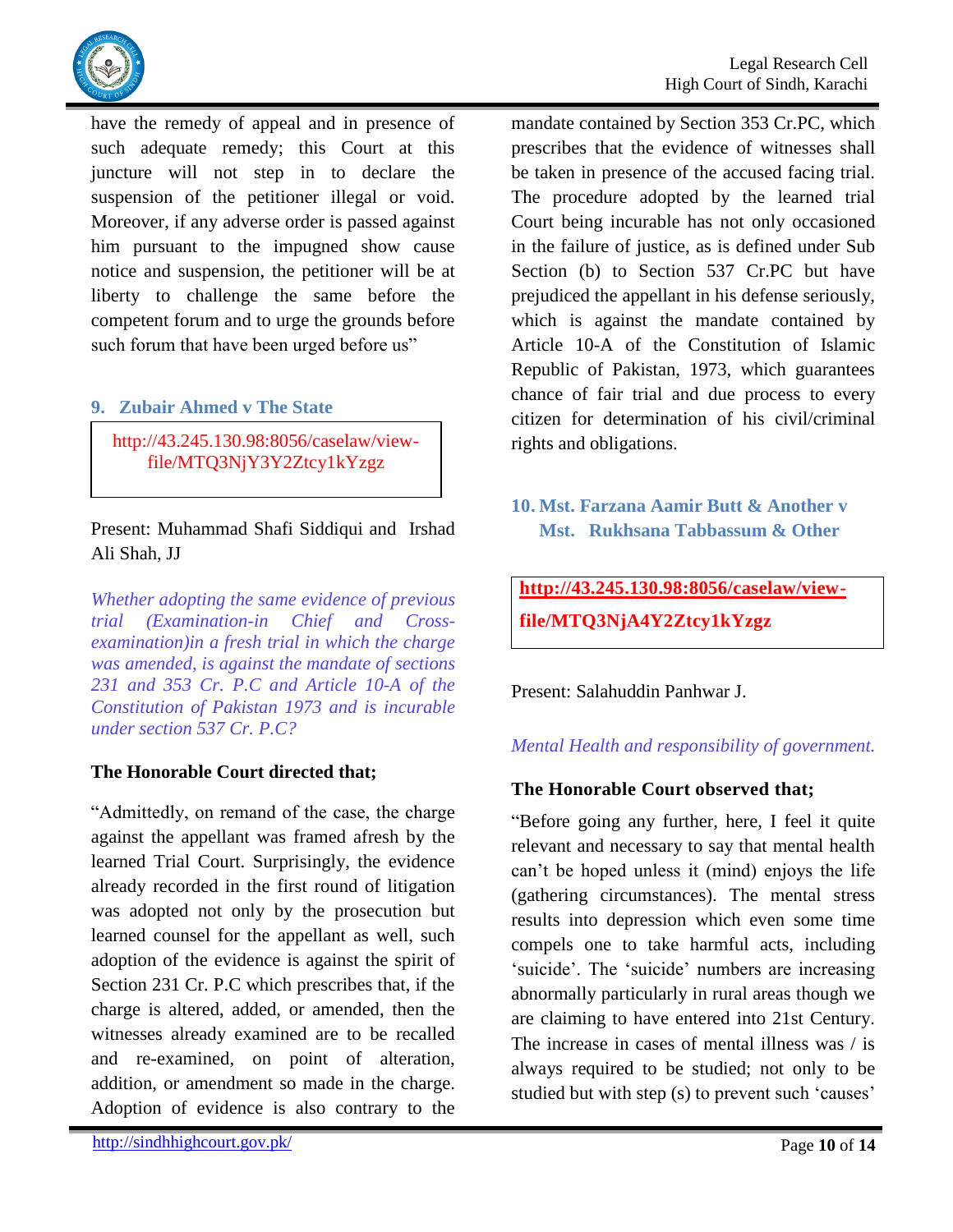

or reasons thereof which, I shall insist, was / is the absolute and exclusive responsibility of the government as the guarantee regarding fundamental rights, was / is to be ensured by the government and government alone. I would add that none, normally, shall resort to such act (suicide) unless his mind succeed in convincing him that this act (suicide) would be a better idea than to face existing circumstances. I have no hesitation in saying that act of private lending of money on interest is one of the elements because the interests keeps on doubling while man (borrower) continues bogging down. The giver, being not run under any lawful legislation, takes liberty to effect recovery of interest by any illegal means which, undeniably, harms the 'mental health'. Needless to add that lending money on interest is "haram (prohibited)" in Islam hence least such practice needs to be curbed which can"t be hoped in absence of the legislation".

# <span id="page-10-0"></span>**11. Mrs. Nasira Khalique v Mrs Rabia Sharif**

### **http://43.245.130.98:8056/caselaw/viewfile/MTQ3ODc2Y2Ztcy1kYzgz**

### Present: Salahuddin Panhwar, J

<span id="page-10-1"></span>*"Nikahnama" shall not operate as a "registered document" such statement is not fulfilling three ingredients of gift i.e. declaration, acceptance and possession. The Authority was not competent to transfer the title merely with reference to such statement attached with nikahnama.*

#### **The Honourable Court held as under:-**

"I would also not hesitate for a single moment even that statement with "nikahnama" shall not operate as a "registered document" hence in case of dispute or absence of the "donor" such declaration regarding validity of gift etc shall be required by none but a competent court of law. Such is also not the position rather it appears from perusal of the record that no effort was made by the Authorities to get statement of claimed donor nor any effort was made so as to put him on notice of such proceedings, therefore, the Authority, I would insist, was not competent to transfer the title merely with reference to such statement attached with nikahnama. Besides, such statement is not fulfilling three ingredients of gift i.e. declaration, acceptance and possession. Further, it is also matter of record that original nikahnama as well as statement attached is not produced and yet same is not in possession of respondents. In absence of original, a mentioning regarding gift of property of brother of bridegroom was always opening a question that "whether this existed in original or otherwise?. which question always burdens the beneficiaries to establish the gift coupled with validity thereof which was never discharged within meaning of Article 79 of the Qanoon-e-Shahadat Order 1984 whereby the examination of witnesses of gift (nikahnama) was nothing short of a mandatory obligation to establish the valid gift. This was never resorted to by respondents.".

# <span id="page-10-2"></span>**12. Lucky Cement Limited v Federation of Pakistan & Others**

**http://43.245.130.98:8056/caselaw/viewfile/MTQ3NjA4Y2Ztcy1kYzgz**

Present: Mohammad Junaid Ghaffar and Agha Faisal, JJ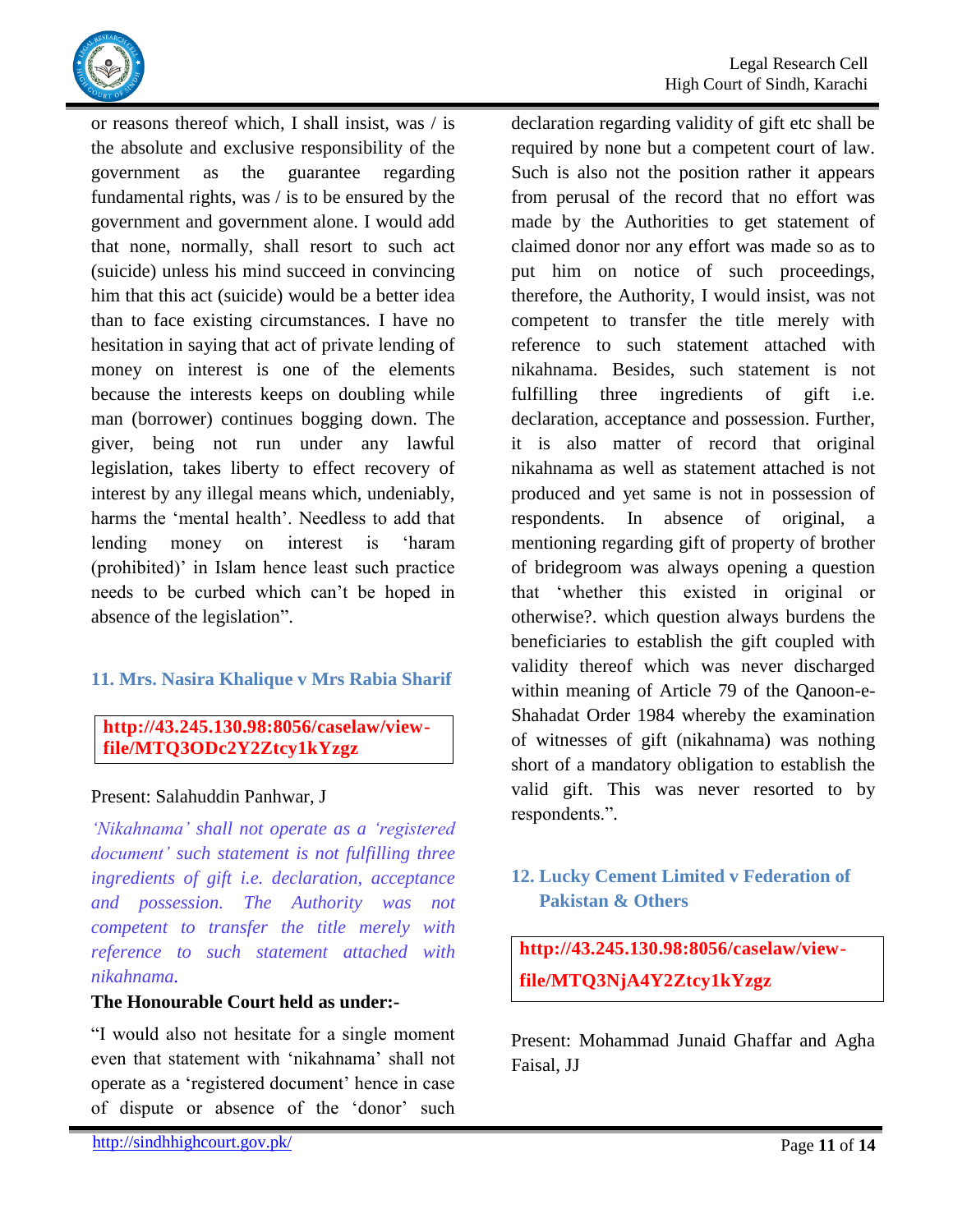

<span id="page-11-0"></span>*Doctrine of election*

### **The Honorable Court observed that;**

"It is apparent that the petitioner had elected to avoid the departmental hierarchy of dispute resolution from the very onset of its grievance. The settled principles of the doctrine of election denote that the election to commence and follow an available course, from concurrent avenues, vests with a suitor, however, once an option is exercised then the suitor is precluded from reagitating the same lis in other realms of competent jurisdiction. The august court has illumined that providing an option to elect a remedial recourse does not frustrate or deny the right to choose any remedy, which best suits under the given circumstances. However, the doctrine of election has been evolved by courts to curb successive / multiple adjudication processes in respect of a singular impugned action. As long as a party does not avail of a remedy before a forum of competent jurisdiction all such remedies remain open to be invoked, however, once the election is made then the party may not be allowed to hop over and shop for one after another coexistent adjudication process.

<span id="page-11-1"></span>**13. Asad Ali v The State**

[http://43.245.130.98:8056/caselaw/view](http://43.245.130.98:8056/caselaw/view-)file/MTQ3NjcwY2Ztcy1kYzgz

Present: Zulfiqar Ahmad Khan J.

<span id="page-11-2"></span>*Despite negative DNA report, sole statement of victim lady is sufficient to disentitle the accused from the concession of bail.*

#### **The Honourable Court held as under:**

" Per FIR complainant has clearly stated that after obtaining Khulla from her first husband in the year 2018 she was residing alone in her house and was working in a Beauty Parlor when the present applicant by keeping her on false hopes of marriage, kept her in a rented house and committed Zina with her for about one year. It appears that statement of the landlord was also recorded in whose house the complainant / victim was kept by accused and he affirmed such position. The applicant has committed a serious offence of rape while keeping the victim on false hopes of contracting marriage. Per learned counsel DNA report is in negative but it is not a recent report and the alleged offence of Zina has not been committed recently hence, no reliance can be made on such report"

<span id="page-11-3"></span>**14. M/s. EFU General Insurance Ltd v M/s. Emirates Airline / Emirates Sky Cargo & others**

[http://202.61.43.34:8056/caselaw/view](http://202.61.43.34:8056/caselaw/view-file/MTQ1MDMwY2Ztcy1kYzgz)[file/MTQ1MDMwY2Ztcy1kYzgz](http://202.61.43.34:8056/caselaw/view-file/MTQ1MDMwY2Ztcy1kYzgz)

#### **Present: Muhammad Faisal Kamal Alam, J**

<span id="page-11-4"></span>*Attack on the Jinnah International Airport Karachi falls within the meaning of Non international armed conflict.*

"Term an act of war or armed conflict as mentioned in Rule 18(2)(c) of the Fourth Schedule of Carriage by Air Act, 2012, also means non-international armed conflict (NIAC). Armed attack at Jinnah International Airport on 08.06.2014 falls within noninternational armed conflict (NIAC) or at least it may be categorized as a hybrid phenomena;

http://sindhhighcourt.gov.pk/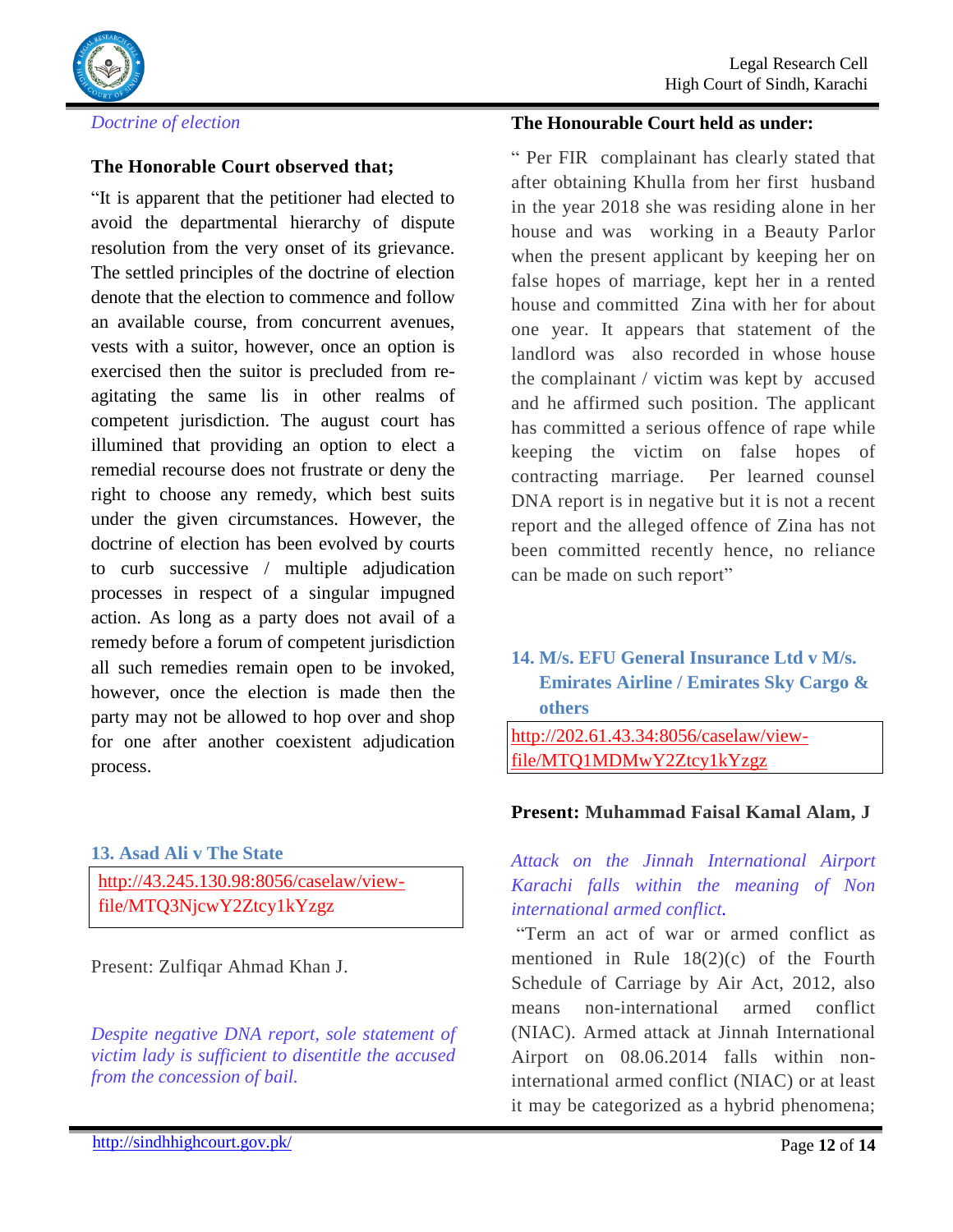

where repeated acts of terrorism in furtherance of defined objectives translated into a noninternational armed conflict.

# **The Honorable Court held as under:**

"---32. A non-international armed conflict (NICA) is said to be in existence, when there are hostilities between armed forces of a State and organised armed groups (militias) having a command structure, recruits and conduct military training and has ability to plan, coordinate and carry out military operations, which in fact has been done within the territory of a State (Country) for considerable period of time and the hostility and violence has gained a certain degree of momentum.

33. In view of the above discussion, the attack at the Karachi Airport, cannot only be termed as a terrorist attack, but was rather part of a wider armed conflict within the state of Pakistan. The attackers were personnel of a proscribed organised group, that was engaged in a series of hostilities, ranging from suicide bombings at public places to organised attacks on the armed forces of Pakistan, defence installations, and even religious places, and as per the official figures, thousands of civilians and servicemen have lost their livethese lis are also barred under Rule-18, sub-rule-2(c) of the Fourth Schedule of CAR (the Carriage of Air Act, 2012) because the intense fighting between attackers / militants and personnel of Law Enforcement Agencies of Pakistan at the Jinnah International Airport (JIAP) falls within the term of Armed Conflict as envisaged in above provision; therefore, the exemption from any liability as contained in the above Rule-18 $(2)(c)$  relating to an Act of War or an Armed Conflict

35. It is an undeniable fact that the situation that was prevalent in the Country when the Karachi Airport was attacked, if looked at in a holistic perspective, would constitute part of a large-scale violence perpetrated against the State of Pakistan by proscribed organisations, and it would not constitute isolated terrorist activities but rather a non-international armed conflict (NIAC), or at least it may be categorised as a hybrid phenomena; where repeated acts of terrorism in furtherance of defined objectives translated into a noninternational armed conflict".

# <span id="page-12-0"></span>**15. Kashif Feroz versus Federation of Pakistan & another**

# [http://43.245.130.98:8056/caselaw/view](http://43.245.130.98:8056/caselaw/view-)file/MTQ4MTczY2Ztcy1kYzgz

Present: Muhammad Faisal Kamal Alam, and Agha Faisal, JJ.

<span id="page-12-1"></span>*"In the absence of suspension order by the supervening jurisdiction, delay in implementation of the order by subordinate fora by the Federal Board of Revenue and Custom department, will expose them to appropriate proceedings"*

# **The Honourable Court observed as under:-**

"5. It is noted with concern that copious litigation is pending before this Court wherein the petitioners are seeking implementation of orders in original, orders in appeal and judgments of the learned appellate tribunal. Such is the volume of these petitions that in colloquial parlance they are referred to as implementation petitions. In these matters the orders / judgments are not being implemented